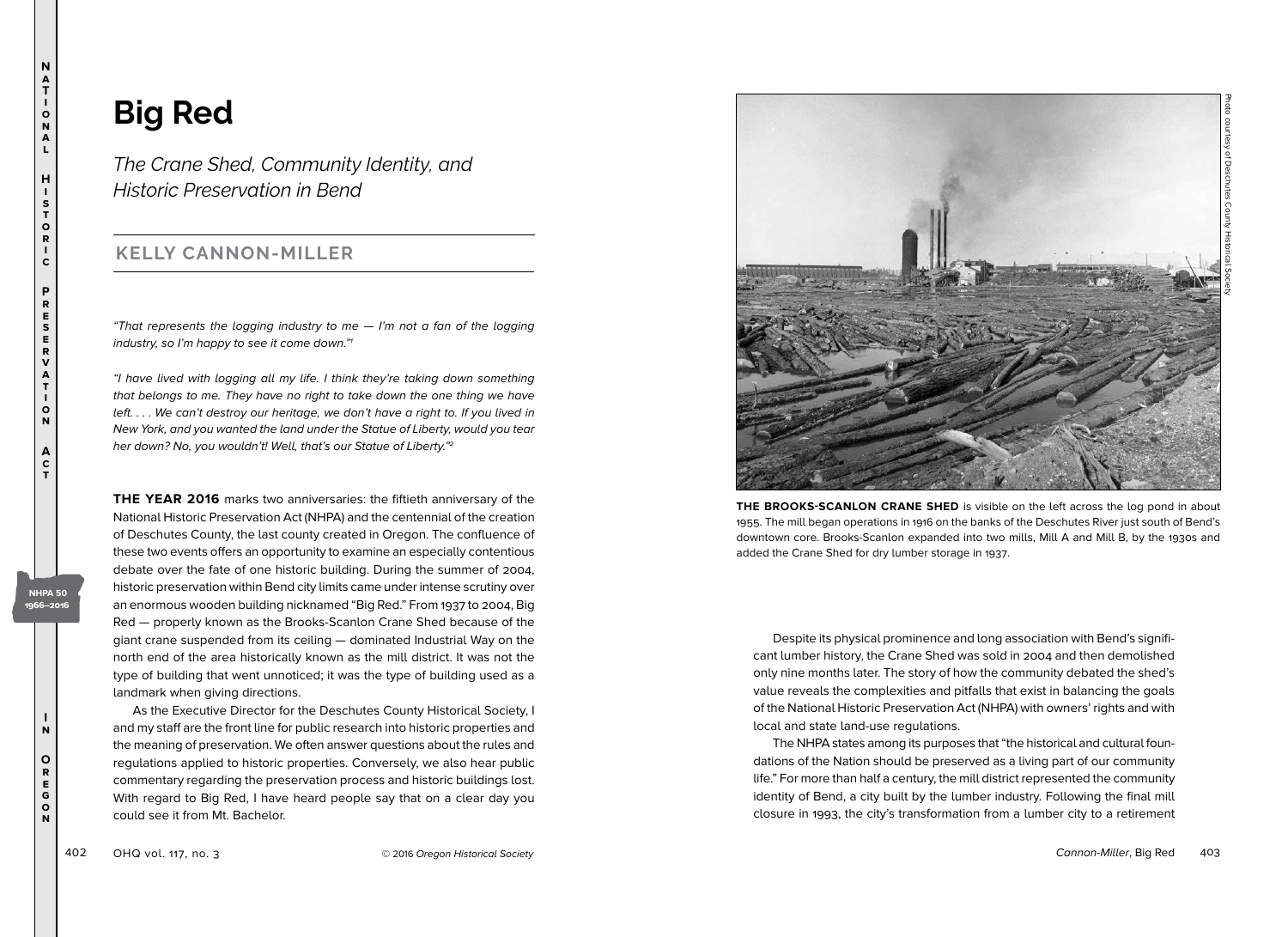

**THE DEMOLITION** of the crane shed on August 18, 2004, continued well after dark. The owners later admitted to taking down the building without a proper demolition permit to prevent their opponents from filing an appeal.

and outdoor recreation hub began, and the remnant mill buildings were all that remained on the landscape to testify to the lumber identity. While the NHPA is meant to function as a tool for saving historic spaces as expressions of community identity and to be controlled directly by the community and the property owners, there is an inherent conflict in attaching a system of community oversight to privately owned structures. As a result, preservation laws suffer from the perception of government overreach against owner's rights.

The Crane Shed became endangered when the City of Bend rezoned the entire mill district area, consisting of 270 acres, from industrial to mixeduse riverfront. Developers unveiled plans to turn the industrial "mill district" into today's The Old Mill District, featuring shopping, dining, office buildings, hotels, condominiums, and an amphitheater.3 Built into a space closed to the public for over eighty years, the development was a huge gamble. Once investors secured the first retail store leases and a movie theater, property

404 OHQ vol. 117, no. 3 Cannon-Miller, Big Red 405

values skyrocketed, including for the acreage underneath the Crane Shed. What is an industrial warehouse to do when the industry moves away?

The building's story ended on August 18, 2004. While the Bend City Council decided whether to approve the issuance of a demolition permit, bulldozers and a work crew gathered at the site; a crowd gathered as well. A classic high desert, late summer storm of hail and lightning added to the drama. Following a five-to-two council vote in favor of allowing the demolition, the story took a strange turn when the work crew demolished the building illegally. For longtime residents, the act confirmed the community identity of Bend was in danger of being erased by developers with the highest bid. Worse, an identity created by newcomers would take its place.<sup>4</sup>

To understand the public mourning for the Crane Shed, one must understand that during the last decade of the twentieth century, the city of Bend experienced massive demographic changes that created a climate of hyper-construction. Between 1990 and 2000, the population grew from 20,469 to 52,029 — more than double. Averaging 3,100 new residents per year — which nearly matched the preceding ten-year growth patterns of 3,553 (1970–1980) and 3,206 (1980–1990) — housing developments within the city limits sprang up seemingly overnight.5

Many new residents were retirees flocking to central Oregon, where land and houses could be bought or built new for a fraction of the sale price of their existing homes. Bend offered the opportunity to extend their retirement income and join a community filled with recreational activity and plenty of sunshine. It is difficult to quantify the depth of the physical changes to the built landscape in that ten years' time, especially for those who had lived in Bend their whole lives. At the peak of new construction, between 2004 and 2006, the City of Bend issued over 5,700 building permits.<sup>6</sup> City infrastructure struggled to keep up in all areas and especially in the city planning department, where updates to the historic preservation code languished.

Deschutes County residents have had a reluctant relationship with landuse planning. The first county-wide planning codes were enacted in 1965 and then repealed by voters the following year. In 1971, the county embarked on creating a comprehensive land-use plan and zoning ordinances, which it adopted in 1972.<sup>7</sup> These steps came just ahead of Oregon's groundbreaking land-use planning legislation. Senate Bill 100, which became law in 1973, established a statewide system of land-use planning that requires each city and county to generate comprehensive land-use management plans. Each plan must contain urban growth boundaries and address a set of common statewide goals. Of these, Goal 5 broadly covers natural areas, scenic and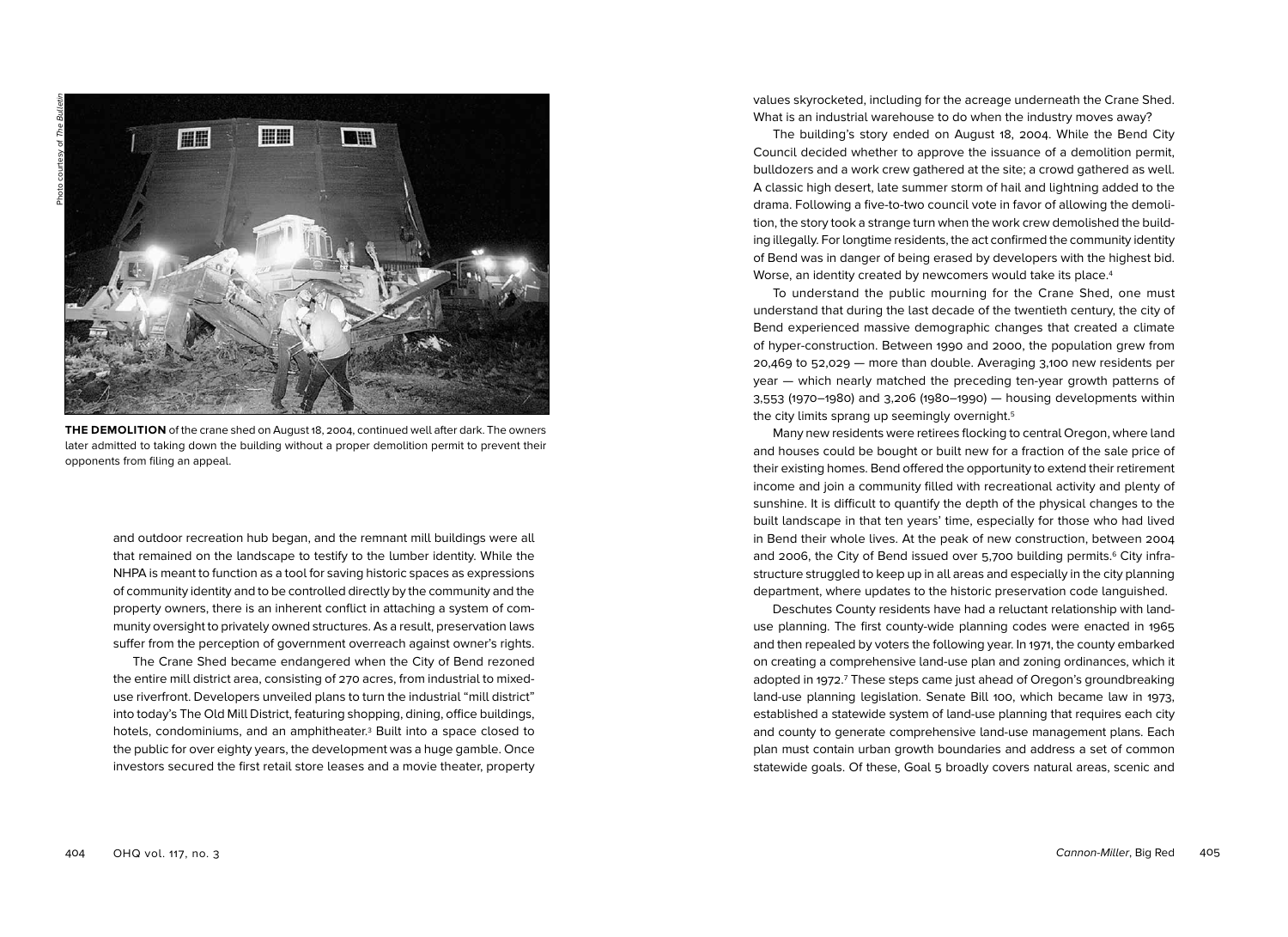historic areas, and open spaces. In preparing their comprehensive plans, cities and counties were required to complete surveys that allowed them to assess and assign areas within their boundaries to the appropriate management goal. The initial historic resource surveys identified properties that should be protected under Goal 5, and sometimes prompted National Register nominations. In 1982, Eric Alexander of Brooks Resources prepared and submitted a National Register nomination of Brooks-Scanlon Mill A and the Crane Shed as a combined group, but the nomination did not move forward due to owner objection. Historian Stephen Dow Beckham completed many of the first historic resource surveys in Deschutes County, including the first historic inventory report for the Brooks-Scanlon Crane Shed, on August 31, 1976. Under city Resolution 1852, Bend designated its first list of historic resources in 1988.

Deschutes County's first land-use plan was submitted to the state in 1979 and accepted in 1981. Meanwhile, in 1980, Deschutes County planning officials established the Deschutes County Historical Landmarks Commission and recruited its first volunteer commissioners in order to properly survey and assess historic resources that should be treated as Goal 5 listings under the new state land-use planning laws.<sup>8</sup> Established as an intergovernmental commission to represent the whole county and its municipalities, the commission is responsible for maintaining current surveys of historic resources and aiding property owners in maintaining those properties. For a property designated as a historical resource, the landmarks commission must review plans for physical changes and, if appropriate, authorize permit approval. There are two levels of historic protection governed by the Deschutes County Historic Landmarks Commission. Properties listed by their local governing municipality as relevant to local history are guided by local preservation ordinances, and local identification is reported to the State Historic Preservation Office (SHPO). A higher level of preservation comes with National Register of Historic Places status, which must adhere to the guidelines for preservation established by the Secretary of the Interior. It is important to note here that Oregon remains the only state in the nation where owner objection can prevent a property from being listed as a protected resource at either the local or national level. While local landmarks commissions can survey properties, gather research, and identify them as cultural resources, a property cannot be governed by preservation ordinances at either the local or federal level without owner consent.9

Conversation about historic buildings and the changes to the built environment during the construction and population boom of 1990 to 2000 inevitably invoked the ghost of the Pilot Butte Inn.10 Even as of this writing, the webpage for the Deschutes County Historic Landmarks Commission



**THE PILOT BUTTE INN** opened in grand style in March 1917. Built of native materials, but with a European style, the inn offered the comforts of a metropolis on the edge of what was still a small town with a population of only 5,400.

specifically cites the loss of the inn in 1973 as a reason to fight for preservation of historic places. The Pilot Butte Inn opened on St. Patrick's Day 1917, a manifestation of city founders' dreams that Bend would soon be a town of one hundred thousand with street cars and all the amenities of a modern metropolis.<sup>11</sup> Fashioned as a classic alpine lodge, locally quarried volcanic tuff formed its sturdy base, a boar's head greeted visitors at the entrance, and a six-and-a-half-foot plate glass window, shipped from France while World War I still raged, provided a view of the Deschutes River from the formal dining room. Standing on the corner of Wall Street and Greenwood, at the edge of downtown, the Pilot Butte Inn was the community heart. Any gathering of consequence happened under its roof. The inn even provided space for the first radio station in Bend, one of many notable connections to the town's development.

The inn closed in 1965, when it no longer met current safety codes. By the 1970s, the inn suffered badly from delayed maintenance and neglected critical upgrades — namely, a fire suppression system. Redevelopment plans that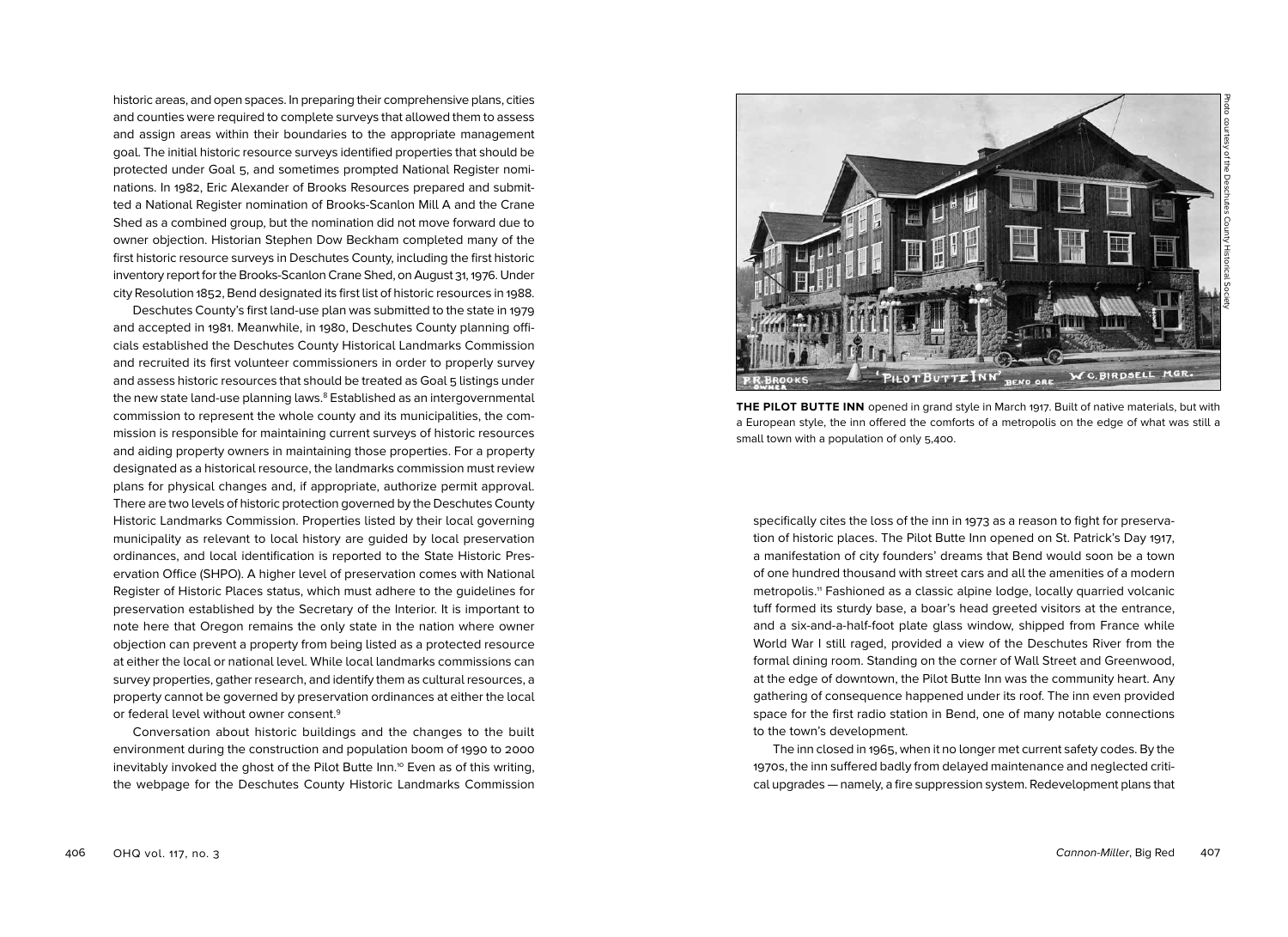

**BY THE 1960s**, the Pilot Butte Inn's glorious past no longer carried weight with travelers, despite a few attempts to modernize. Calls for urban renewal at the start of the 1970s targeted the site as an example of a run-down building that hindered new investment and economic growth. This photograph shows the building being demolished in 1973.

focused on the "blight and decay" of empty downtown structures focused on the sizeable acreage of the inn property.<sup>12</sup> With guidance from historian Paul Hartwig of the Oregon State Highway Division, Central Oregon Community College professor Keith Clark and architect Michael Shannon turned to the National Historic Preservation Act as a call to action. In July 1972, the Pilot Butte Inn became the first structure from Deschutes County to be nominated and listed on the National Register of Historic Places, but several attempts to identify an affordable plan for renovation failed. The depressed, shrinking mill economy of the 1970s could not rally the necessary investments. In 1973, a wrecking ball took the inn apart. According to accounts in The Bulletin, some residents cried.<sup>13</sup> When the demolition happened, neither a local committee dedicated to preservation nor a county historical society existed. Across the street from the inn, Equitable Savings and Loan, which maintained a set of carillon bells that played each day at 9:30 a.m. and

noon, played "Auld Lang Syne" each day of the demolition as a means to say goodbye.14 Many scavenged for remnants as keepsakes, including the boar's head, which surfaced in 2015 as a donation to the Deschutes County Historical Society collection.

As the growth spurt of the 1990s rose to fever pitch, preservationminded citizens used the inn as an example of not only lost heritage but also economic short-sightedness. In the new tourism economy, the inn was a lost asset of unknowable revenue generation — although multiplying its 150 rooms by the current nightly rates of nearby hotels begins to give one a decent estimate. The reluctance to lose more historic spaces led to five significant preservation victories between 1990 and 2001.

In 1990, the 1904 H.E. Allen/Rademacher House faced a threat of demolition to make way for the scourge of preservationists everywhere — a parking lot. Located in a small pocket of residential homes sandwiched between downtown, Drake Park, and Mirror Pond were two homes that belonged to former city pioneers: H.E. Allen, manager of the Brooks-Scanlon Mill whose home later became that of Dr. Clyde Rademacher, one of the founders of Bend Memorial Clinic; and the home of civic leader Clyde McKay of the Bend Company. In the late 1980s, the 1916 Clyde McKay house was sold with no historic preservation designations, relocated, and converted to a restaurant called the McKay Cottage. In 1990, the city created a downtown urban renewal district and the Bend Development Board (BDB) to oversee its management. The city secured the land under the McKay and H.E. Allen/ Rademacher homes for construction of a plaza, parking lot, and restrooms to support the downtown shopping core.<sup>15</sup>

While the McKay home had a new purpose, the Allen/Rademacher House, however, sat boarded up and in disrepair. Painted a horrible shade of green, it was an eyesore. A "Save the Rademacher House" community group formed. The BDB pointed out that it was not opposed to saving the structure and was more than willing to let it be relocated if the community and the historic landmarks commission felt that was needed. The BDB also stated clearly that it "was not established for nor are its funds earmarked for historic preservation. They are for downtown revitalization."<sup>6</sup> Project managers possessed a demolition permit but also recognized the community's passion for the house. They challenged the community group to come up with a plan to save the building — along with the necessary money — within forty-five days. With a line-up of major supporters that included the Central Oregon Builders Association, the final donation needed to secure their plan came from Brooks Resources just hours before the deadline. Support came not just in cash but also through in-kind construction services. The BDB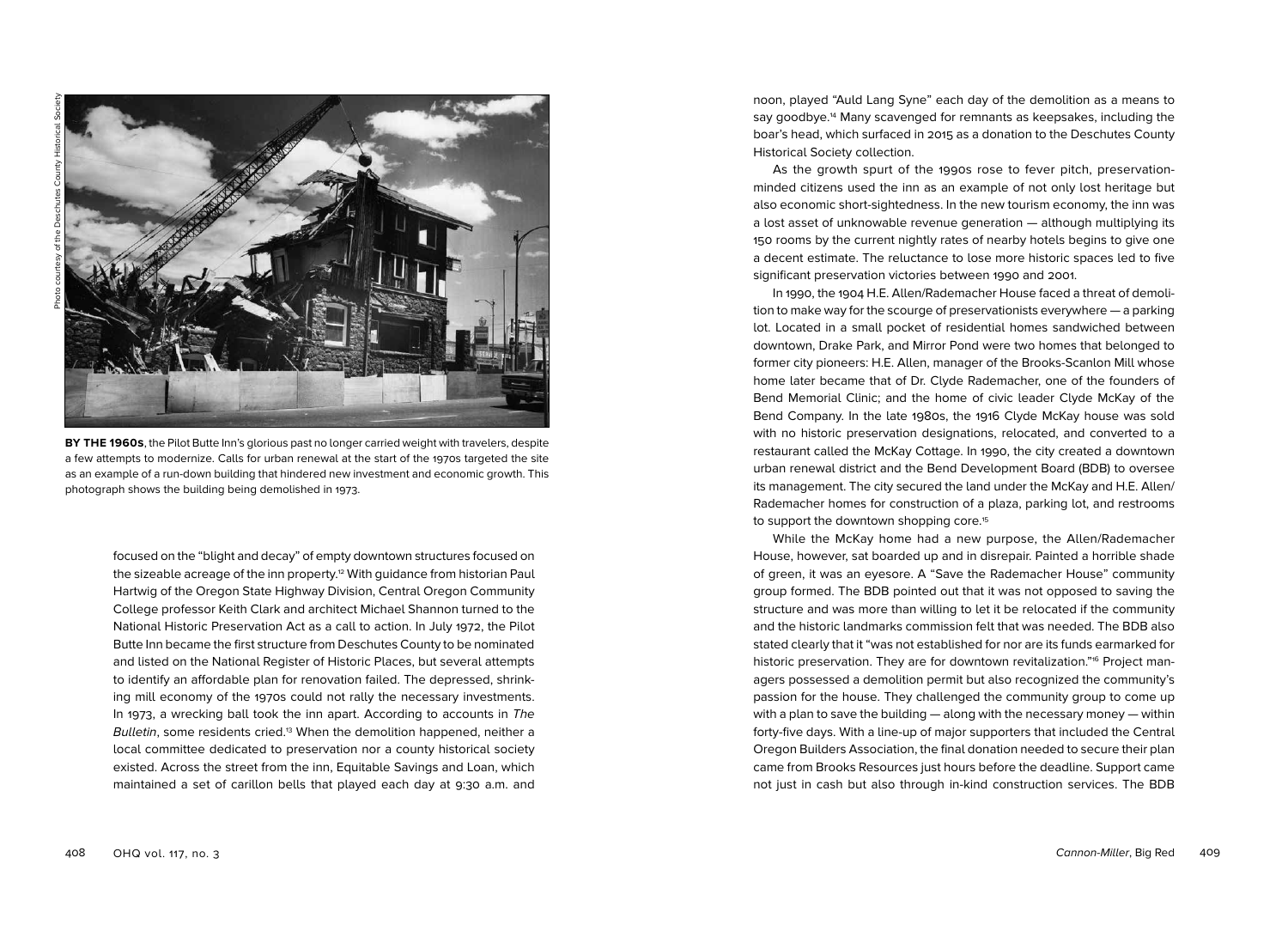

**THE GOODWILLIE-ALLEN-RADEMACHER HOUSE** is an example of an early Craftsman bungalow style. Built in 1904 by Bend's first mayor, Arthur Goodwillie, it was subsequently owned by Herbert Allen, manager of Brooks-Scanlon mills, then by Dr. Clyde Rademacher, one of the founders of Bend Memorial Clinic.

accepted the community's efforts and redesigned the development project to include the restored historic house. Moved fifty feet, the house underwent a full restoration and conversion to community art space for the regional non-profit art group Arts Central. A prominent feature in the urban renewal project on the edge of the new Mirror Pond Plaza, the house is now owned by the city and generates lease income that offsets future maintenance.<sup>17</sup>

Ten years after the restoration, the H.E. Allen/Rademacher House was listed on the National Register. During the nomination process, planning consultant Michael Hall discovered the building was older and more important to city history than previously known; the house was actually built in 1904 by the city's first mayor, Arthur Goodwillie, and was home to three prominent citizens of Bend's past. The discovery resulted in its new three-name National Register designation, the Goodwillie-Allen-Rademacher House.18 Demolition nearly prevented the true history of the house from coming to light, which served as a bonus years after the initial preservation victory.

At the same time the "Save the Rademacher House" committee formed, a similar community effort worked to save the Bend Amateur Athletic Club building, built in 1917 and 1918. The athletic club had an impressive start, with construction funds for the building raised through community subscriptions, but the club was short-lived. Following the club's closure in 1921, the building was transferred in 1924 to the Bend School District, which used it as the gymnasium for the 1925 Bend High School built next door. By the 1990s, the land under the building was owned by the school district, but the structure was owned by Bend Parks and Recreation District. Although the Bend Amateur Athletic Club was listed on the National Register in 1983 and not in danger of demolition quite yet, it suffered from benign neglect and a lack of appropriate future use. Again, the perfect mixture of private and public fundraising for a community benefit saved a historic building, with the City of Bend sponsoring critical support of the roof repairs, the project's



**THE BEND AMATEUR ATHLETIC CLUB** was completed in 1918 following an ambitious membership drive by the residents of Bend. Soon after completion, the influenza pandemic of 1918 struck Bend and the new gymnasium became a make-shift hospital. The athletic club closed its doors only a few years later. The building's ownership was transferred to Bend High School, built next door in 1925, which used the gym and indoor swimming pool as its recreational facility.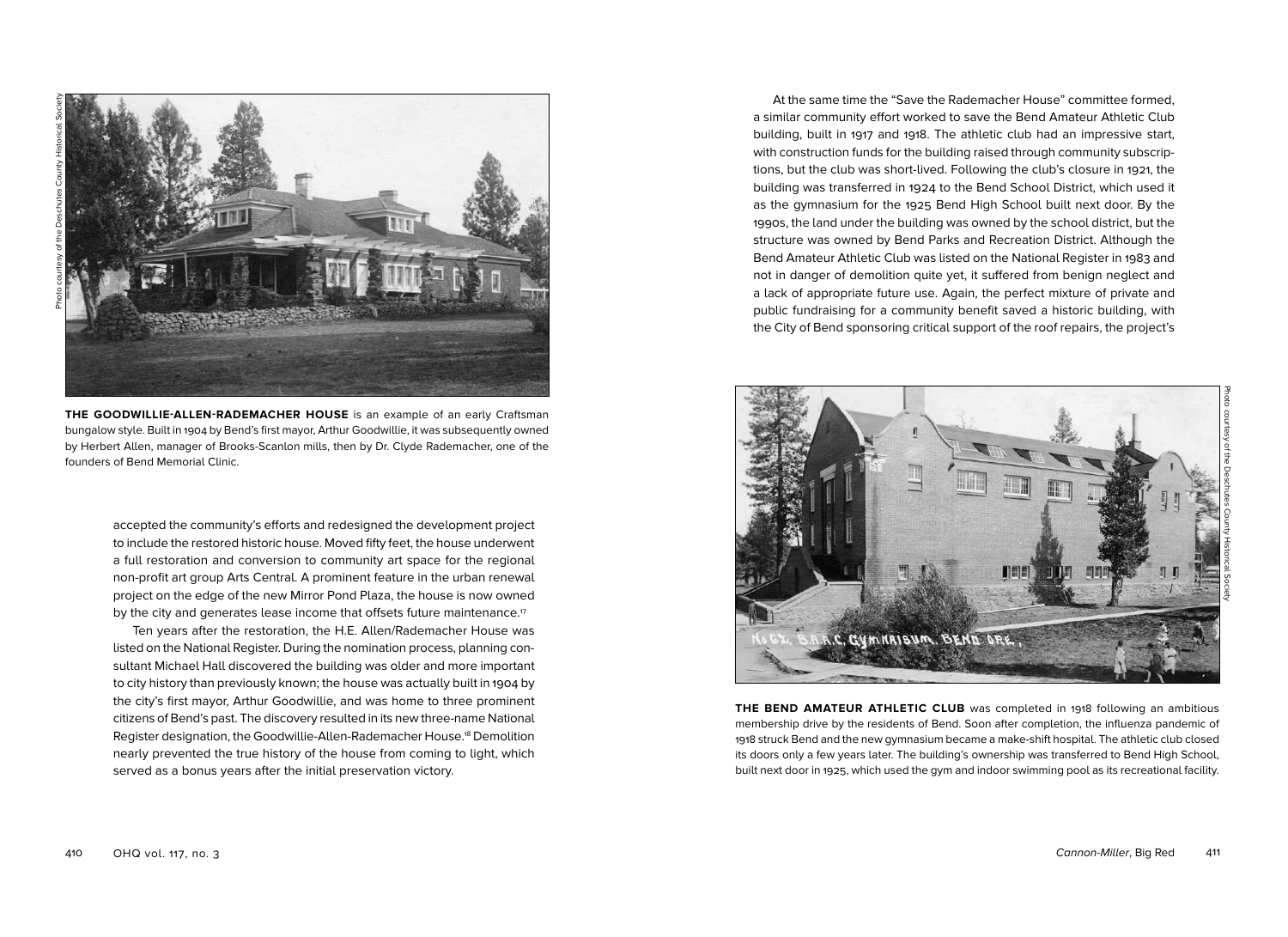first secured funding gift. Following completion of restoration in 1999, it was leased to the Boys and Girls Club of Central Oregon.19

Not everyone, however, supported the efforts. If the first anti-preservation argument is protection of private property rights, the second is the specter of spending taxpayer dollars on activities that should be funded through private philanthropy. The Bulletin, led by editor Robert W. Chandler, offered criticism in February 1993:

At the risk of being accused of throwing cold water on the rosy dreams of others, let me comment on a couple of Bend projects still in the talking stage. One is the old Bend Amateur Athletic Club building. The other is the Allen-Rademacher house on Mirror Pond. First, let it be noted that I do not object to saving historic buildings for good use. . . . I hoped the Pilot Butte Inn . . . could be saved. It could have been saved, too. But its last owner turned greedy. . . . on occasion there still are complaints that "someone" should have done "something" to stop the demolition. No one at the time identified "someone" by name, or put a price tag on "something." There was a conspicuous lack of support for suggestions that it become city-owned property.

My fear is that each of these projects, in spite of the best intentions of all concerned, will become public charges . . . with public funds needed to fix leaks, to get plumbing systems up and operating again or to perform other normal maintenance on old buildings poorly maintained for some time.

I realize those who dream of the future they envision for each of these projects are certain that everything will work out, even if all the money is not yet in sight. They have faith. And I have faith in their good intentions.

But I think that in each of these two cases the City of Bend needs more information than it now has, needs some guarantees or near-guarantees, needs at least serious study by disinterested experts, needs to know there is an excellent, not merely a good chance to keep each project from turning into drags on the limited public purse of a relatively small municipality. . . .

Let's at least get the firmest independent estimates available. Let's obtain realistic pictures of costs to restore the historic wrecks. . . . Let's do that before the first public monies are committed.<sup>20</sup>

By August 1993, however, the Bulletin and Chandler changed course and expressed support of a revised plaza plan, including the restored H.E. Allen/ Rademacher House. By November, the paper applauded and congratulated the efforts of the community's work, stating that "the contributors and others who joined the effort to save the house ought to feel good about their success. This community does not have a record of preserving its past — at least in terms of its old buildings — and perhaps this is a start to changing that reputation." Chandler's reversal of position on such public preservation projects

included being the lead donor for the Bend Amateur Athletic Club project.<sup>21</sup>

The next preservation success story involved the outright purchase by the City of Bend of the Tower Theater for \$445,000. Opened in 1940 but put out of business by new multiplex theaters in 1993, the Tower, with its tall neon marquee and location on Wall Street, was a significant landmark. Its potential use as an arts center that anchored the downtown business district earned strong support. The Tower Theater Foundation was formed in 1997 for the purpose of fundraising for the renovation of the theater and its purchase from the city. Renovations were finished and a grand reopening was held on January 30, 2004. The financial arrangement between the foundation and the city is a no-interest loan, on which the foundation paid a lump sum of \$145,000 in 2001 and continues to pay \$6,000 per year.<sup>22</sup>

The Tower Theater project represents an initiative that saved a historic building yet remained outside preservation ordinances. The Tower Theater Foundation specifically avoided historic preservation status at the local or federal level as it sought to rehabilitate the building rather than restore it.23 The technical standards for historic preservation of structures defines the term restoration as maintaining the structure to a specific moment in its history. Rehabilitation is defined as significantly altering a historic structure to foster continuing use yet maintaining the historic character.24 Changes to the Tower Theater's front entrance and absorption of adjacent retail spaces increased its capacity but significantly altered the building's exterior appearance. While the theater is a part of downtown heritage programs such as the Heritage Walk and is considered a historic asset by the public — a status reinforced by the preservation fee for the "ongoing restoration and maintenance of the building" attached to all ticket sales — it remains outside a dedicated historic preservation listing.25

A fourth preservation effort between 1990 and 2001 involved the Oregon Trunk Railroad Passenger Depot. The 1911 volcanic tuff stone building, with an exact match in Redmond, Oregon, had once been the arrival and departure point for travel between Bend, Portland, and Seattle. Long since abandoned for passenger travel, by the late 1990s it was directly in the path of the rerouted Highway 97 parkway project — construction long overdue given the dramatic increase in traffic that accompanied the population boom. The depot was already identified as a Goal 5 resource at the city and county levels, and the relocation and preservation of the depot was supported by Oregon Department of Transportation funding. The only thing needed was a place and purpose.<sup>26</sup>

While many ideas came and went, including moving the depot to the city of Prineville for use with its railroad, it ultimately moved to The Old Mill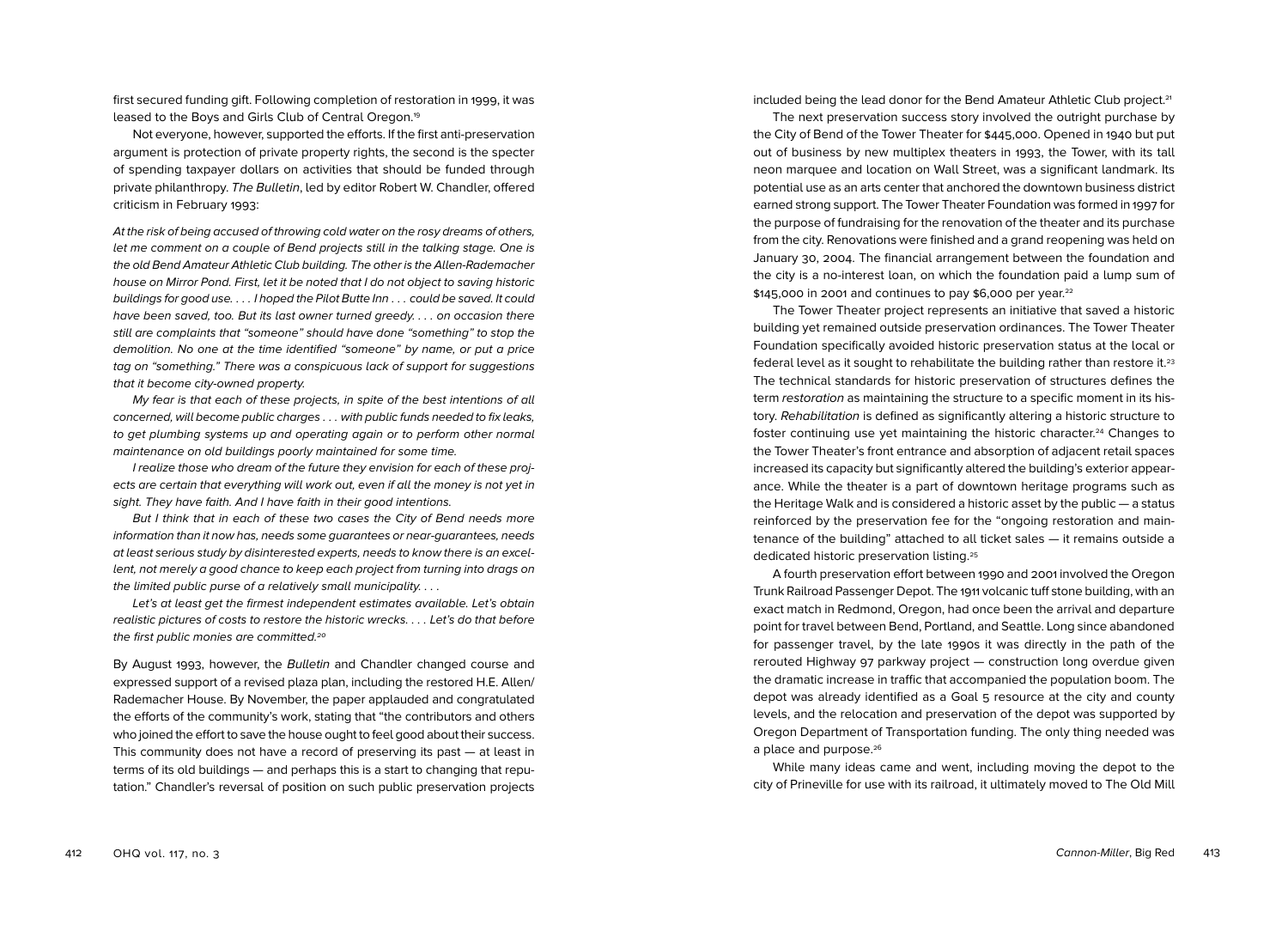

**THIS AERIAL VIEW** of Bend, Oregon, in about 1945 shows Brooks-Scanlon and Shevlin-Hixon Mills both in operation with fields of stacked lumber visible to the left and right of the smoke stacks. The parallel streets of Wall and Bond mark the downtown corridor in the center of the image.

District in 1999. 27 Carefully marked and taken apart stone by stone, a highlight of the move involved opening the eighty-eight-year-old time capsule from the building's cornerstone. Gathering eagerly at the Deschutes Historical Museum, a crowd wondered if a long-lost object lay inside — the Golden Spike driven by railroad magnate James J. Hill on Railroad Day, October 5, 1911. The spike disappointed everyone by not being inside.<sup>28</sup> Following the capsule's reassembly and the insertion of a new one in the cornerstone, the depot became home to the Arts Station, an educational space for the regional arts group that previously occupied the Goodwillie-Allen-Rademacher House. While landmarks commissioners and the State Historic Preservation Office were directly involved in the project, the depot is not on the National Register of Historic Places.29

Last, in 2001, in response to traffic pressures created between downtown and the quickly transforming Old Mill District and to the increasing demolition of small historic houses to build larger, newer ones, residents of the neighborhood sandwiched between downtown and The Old Mill District successfully created the city's first National Historic District. The area, still boasting sections of unpaved streets from the days of Model Ts, comprised 189 buildings, 136 structures, and 740 acres of residential neighborhood now under landmarks protection as the Old Town Historic District. The primary opponents were largely non-resident owners who, later, were pleasantly surprised when their home values increased due to the historic district designation.30

These success stories gave preservation-minded citizens a solid track record and the confidence that the community could rally and find new life for Big Red. With the exception of being visually memorable, however, the Brooks-Scanlon Crane Shed was at the opposite end of the building spectrum from the Pilot Butte Inn. Built in 1937 simply to store lumber, the building was 74 feet in width, 500 feet in length, and approximately 65 feet in height, It



**CLEARWATER BEVERAGE DISTRIBUTORS** purchased the building in 1991. It was the last company to use the Crane Shed for industrial use.

Photo courtesy of the Deschutes County Historical Society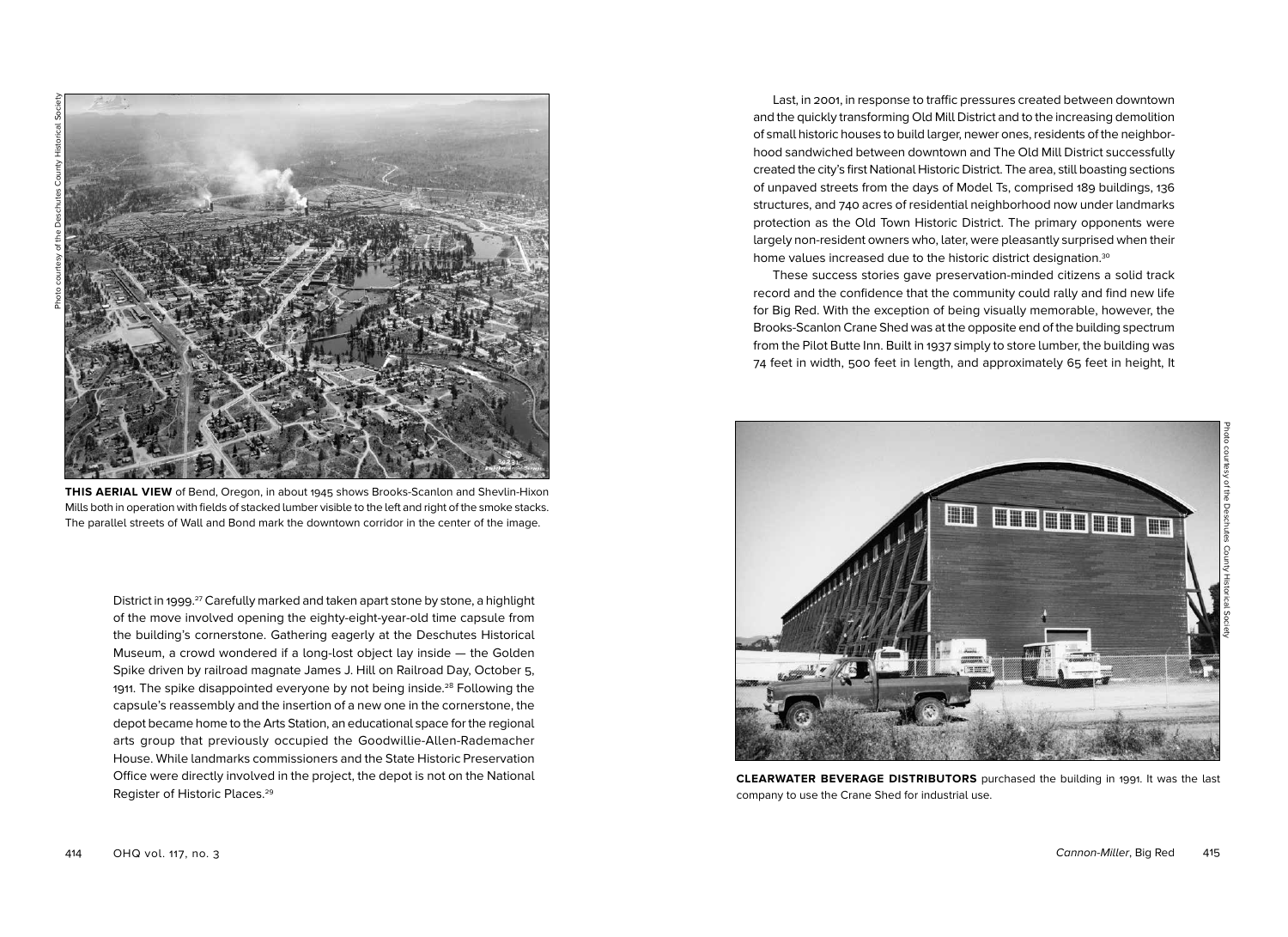**THE CRANE SHED** derived its name from the five ton crane mounted to the ceiling that easily shuttled stacks of lumber onto trucks for shipment.

represented a substantial expansion for Brooks-Scanlon. The Minnesotabased company began operations in Oregon in 1916 across the Deschutes River from a second Minnesota-based lumber company, Shevlin-Hixon. In five short years, the two mills rose to be the biggest pine mills in the world, supplying an international demand for lumber created by World War I and, later, reconstruction efforts.<sup>31</sup>

Brooks-Scanlon and Shevlin-Hixon dominated the landscape of Bend through their sheer acreage, huge lumber drying fields, smoke stacks, burners, trestles, and mill-owned trains. Their work tinged the air with the smell of cut timber and coated nearby clotheslines with sawdust. Even the sounds of the city belonged to the mills, with shift whistles that marked the time of day and told children when to be home for supper. The mills employed over a third of the community, from sawyers at the mill to loggers living in mill camps in the woods to train engineers hauling logs from one to the other. Those not employed by the mills still relied on them, either as clients or for the wages their employees fed back into the community.32

Minnesota architects W. Huffman and H.W. Weidlich, who designed and built many lumber company buildings in the Midwest and West, designed the Crane Shed. According to the October 1937 issue of Brooks-Scanlon Pine Echoes, construction took half a million board feet of lumber, three railroad cars of cement, and a carload of roofing materials. It contained twentysix arched rib trusses to support its roof and is most remembered for the twenty-six buttresses that lined its exterior walls to support its namesake, a seventy-foot, built-in crane that moved lumber from one end of the building to the other. Suspended forty-five feet in the air, the Milwaukee Electric Crane and Manufacturing Company equipment weighed five tons and spanned the length of the building. Paul Hosmer, editor of the Pine Echoes, described its construction: "The big arch rib trusses were hoisted into position by a crane and fitted together by a gang of nerveless air hawks who had never heard of Newton. They ran around on the narrow planking up in the stratosphere as if they were putting shingles on Grandpa's woodshed."33

The Crane Shed housed more than thirty million board feet of lumber at capacity. As sales came in, the crane plucked lumber from piles of wood stacked thirty feet tall in neat rows. From its construction in 1937 until the late 1940s, the Crane Shed was a hub of activity. Tallymen labored away in ten-hour shifts in the rows of lumber, counting, sorting, and directing the crane operators where to take which stack. As expected of a shed, a lack of insulation meant extremes of hot and cold depending on the season.34

There is great irony in the year of the Crane Shed's construction. In 1937, reports on the timber yields available in the forests of central Oregon predicted an economic disaster if the scale of cutting was not contained. U.S. Forest Service Forester F.A. Silcox rated 1936 production at 250 million board feet per year, but capacity of the forest at only 89 million board feet, stating that "Bend is living in a state of impending disaster." The Bend Chamber of Commerce formed a committee on reforestation to conduct investigations. With Robert W. Sawyer, editor of The Bend Bulletin, as chair, the committee reached the same conclusion in February 1938. In order to protect the long term economic stability of the region, the committee recommended that every action be taken to gain federal legislation that would make sustainedyield contracts possible and create funding to purchase timber holdings for the public interest. Yet, in that climate, Brooks-Scanlon constructed a single building that at capacity could at one time hold one-third of a full year's worth of a sustainably harvested product for the entire region.35

It would take another thirteen years for the consequences of overcutting to catch up with the mills. In 1950, Shevlin-Hixon sold to its rival across the

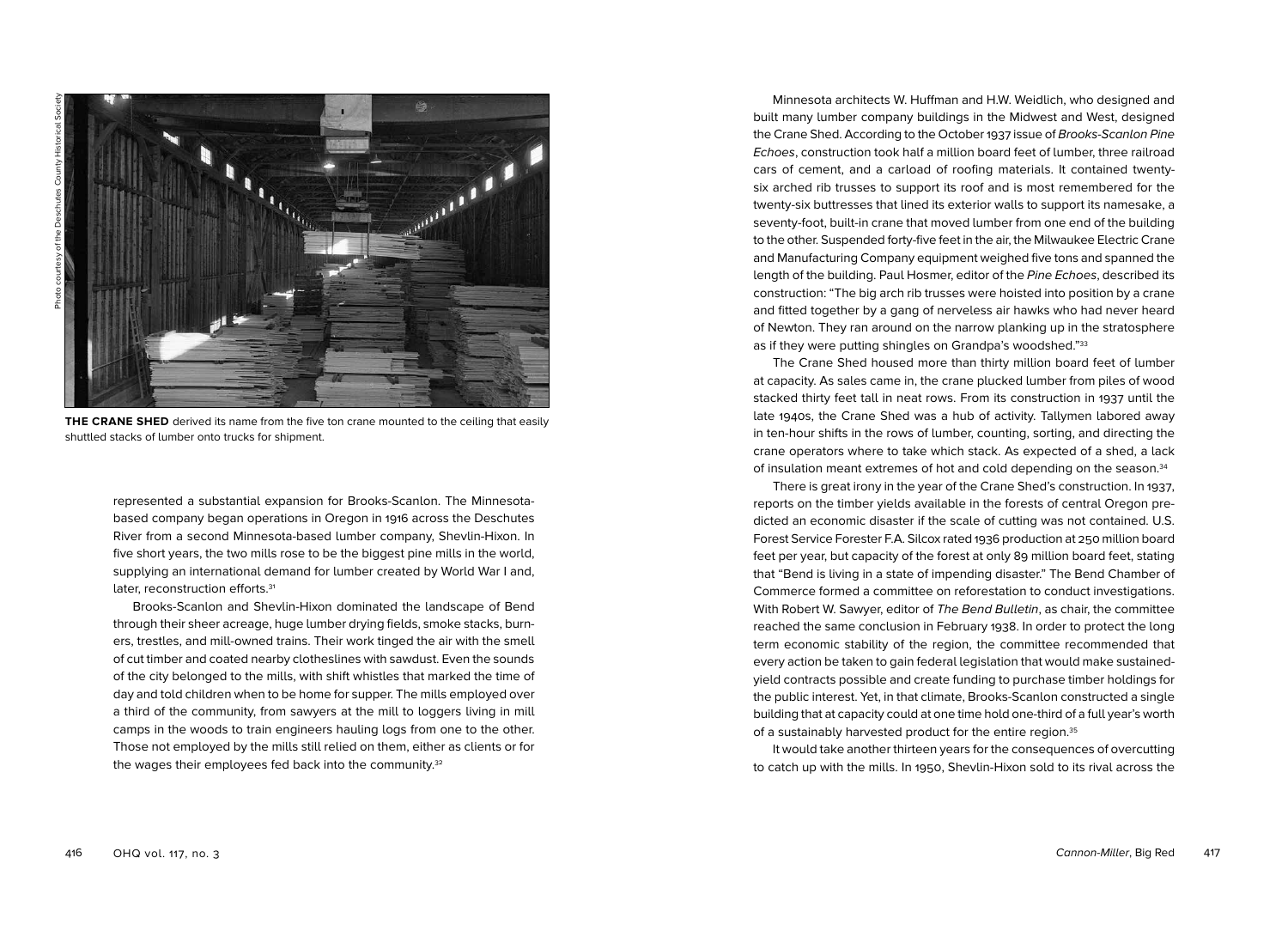river, who shuttered the former Shevlin-Hixon operations four months later, leaving hundreds out of work. Timber harvests and production entered a slow decline that required less and less of the Crane Shed. In the 1960s, the eastern half of the building was turned into two regulation-sized tennis courts for use by company staff. Lacking an economic replacement for the timber industry, Deschutes County unemployment continued to grow.36

The economic decline of timber is a well-known story played throughout Oregon, and Brooks-Scanlon went through the usual series of sales and downsizing. Diamond International acquired the mill in 1980, followed by DAW Forest Products in 1984, and by Crown Pacific in 1988. Crown Pacific closed the mill permanently in January 1994 in a well-publicized and slow closure that included announcement of the property sale and plans to rezone the area.37 For nearly a century, timber had provided the backbone of Bend's economy. The district was a mixture of historic buildings dating to the mill's origins and newer buildings from a variety of expansions or replacement construction. The unknown fate of these industrial spaces was nothing compared to the hole left in the sense of identity in the community. What was Bend, if not a lumber town?

The answer was still in the area's natural resources. Early Bend boosters dubbed the city the "Gateway to the Cascades." Community clubs and recreational life revolved around outdoor activities, celebrated by organizations like the Skyliners, who hosted not only winter ski outings and ski-jumping tournaments but also summertime mountain climbing. In 1957, the ski area on Bachelor Butte was established and it was rebranded as Mount Bachelor in 1983.<sup>38</sup> After the decline of the lumber industry, the forest was still the backbone of the economy, reinvented as a recreational mecca in a strong partnership with the Deschutes River. The accessibility of outdoor recreation and the area's natural beauty also helped develop the area into a major retirement hub and brought a new boom-bust cycle — housing. Construction became the next economic driver, and just like the timber industry before, ran at a pace that was unsustainable.

Situated on nearly 4.5 acres, the Crane Shed was purchased by Clearwater Beverages for \$725,000 in 1991. Clearwater used the space as its offices and warehouse distribution center for over ten years, during which maintenance to the building was minimal. It would be the last industrial use of the building. The success of The Old Mill District development project meant that by 2001, the property value of the land underneath the Crane Shed was worth more than the structure.39 With industrial use property now available on the north end of Bend, Clearwater constructed a new building there and listed the Crane Shed for sale. Based on Beckham's 1976 report, the Crane Shed carried the protection of a Goal 5 historic resource with



**AS CONSTRUCTION** of The Old Mill District brought in national chain restaurants and stores, new hotels, and office buildings, the Crane Shed's size and bright red color were visible reminders of a previous industrial life. The Crane Shed stands tall behind the smokestacks of the powerhouse in this 2003 photograph.

potential buyers aware that renovations or request for demolition required approval by the Deschutes County Historic Landmarks Commission.

Only one potential buyer sought pre-approval from the landmarks commission, in 2002, for a purchase that included renovation of the building for mixed use. The project design essentially called for constructing a building within a building, in order to keep the Crane Shed's structure. The potential buyer, Kevin Spencer, presented the proposed changes to the landmarks commission, which approved the design despite the fact that it would have modified the original fabric significantly. Preservation guidelines at the National Register level discourage removal of original fabric whenever possible. That sale was not successful, however, and in the fall of 2003, Clearwater instead sold the Crane Shed to Crown Investments for \$2.75 million. No plans for a renovation of the building were presented to landmarks commission, and on April 7, 2004, after owning the building for only a few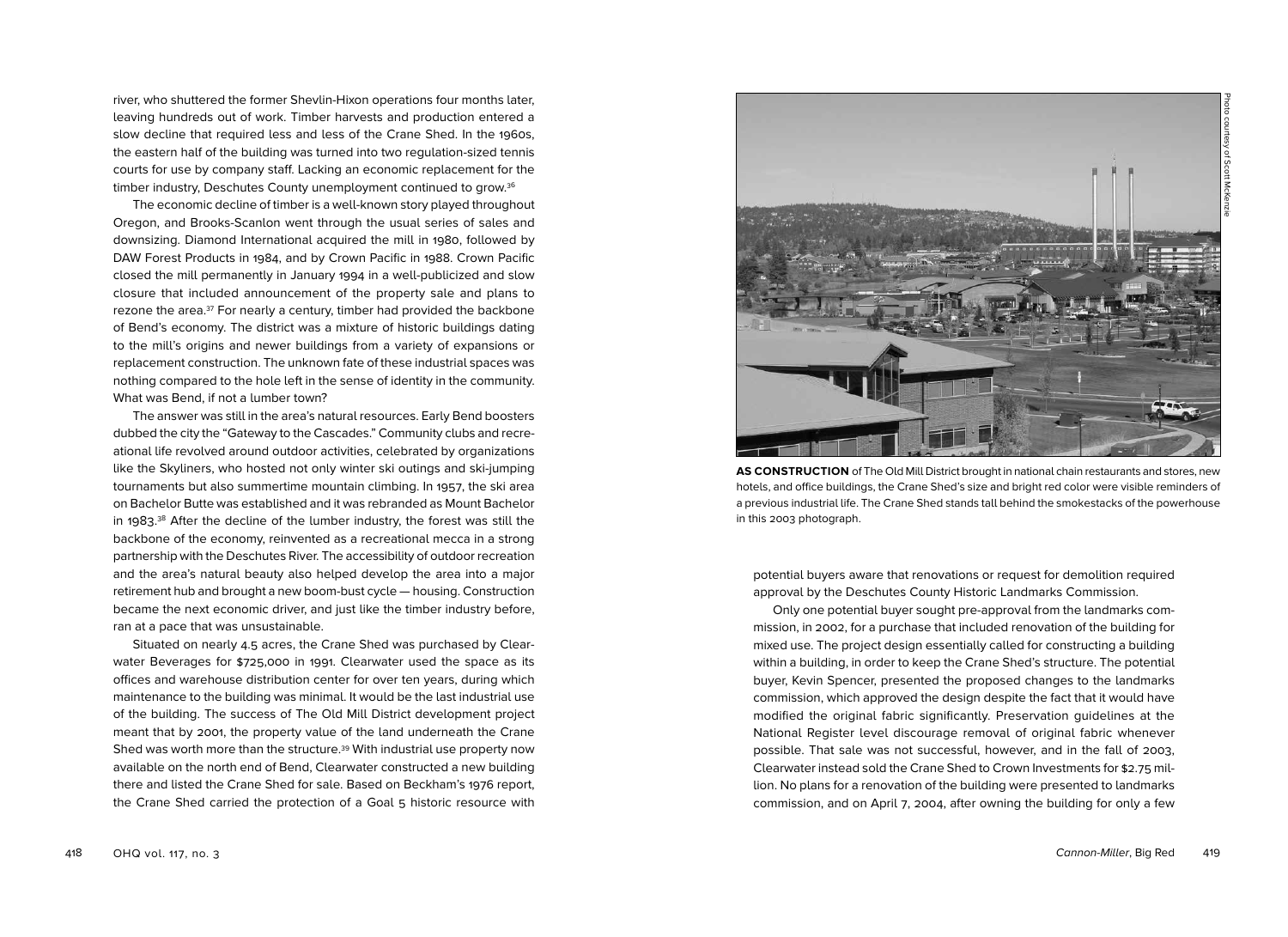

**BBT ARCHITECTS**, led by Ron Barber, prepared concept designs for Crown Investment Group for new construction that honored the Crane Shed in design, as seen in this concept rendering from January 2004.

months, Crown Investments applied for a demolition permit. Emails between members of the public and county preservation planning officials indicated that a "storm was brewing" over the building's fate.<sup>40</sup>

The Deschutes County Historic Landmarks Commission, responsible for approval or denial of permits affecting the Crane Shed, acted on its ability to issue up to 120 days of stay against demolition. Commissioners requested that the owners try to come up with a design that kept the historic structure. The owners insisted that all avenues were exhausted, that the building was a safety hazard and on the verge of collapse, and that lack of ability to move forward was creating economic hardship for them. The issue came to Over the course of three public hearings, Crown Investment's attorney

and engineering consultants presented evidence that the building could not be saved in an economical way and that the structure was unsound due to a break in a truss that occurred sometime between October 2003 and February 2004. 41 After consulting officials at the State Historic Preservation Office, Portland preservationist Art DeMuro, and John Tess of Heritage Consulting Group, Crown Investments insisted that all of the potential historicpreservation tax credits would not apply and that no alternate economic incentives were accessible to them. All of the company's work focused on proving two points: that the building could not be renovated under the Secretary of Interior Standards for historic preservation, and that it was a public danger on the verge of collapse. The proceedings took a turn for the absurd when engineer George Ward appeared in front of the Landmarks Commission on May 28, 2004, with a few gifts for the commissioners: vials of crumbling siding and "Woody," a wood worm he had harvested from the building. He described the creature as fat and happy but having died a good death when put in alcohol for preservation.42

a head when the 120 days passed and the owners filed a writ of mandamus in Deschutes County Circuit Court, demanding the city issue the demolition permit immediately or justify to the court significant reason for denial at a

The remaining events in the Crane Shed's life went quickly for the sixty-seven-year-old building. Crown Investments hired Ron Barber of BBT Architects, who produced a new building design that demolished the Crane Shed but mimicked its design in the creation of a multi-use building space. The project design was presented to the landmarks commission, again with

hearing scheduled for August 30, 2004.

the request to issue the demolition permit.

The argument regarding Secretary of Interior standards was an important one for the commissioners, who routinely reminded Crown Investments that the building was not listed on the National Register. Building modifications therefore only had to meet the standards of the Deschutes County Historic Landmarks Commission, which had proven with the approval of the 2002 design that it was willing to be flexible about significant changes to the structure. DeMuro also indicated to the owners that a level of historic renovation could be possible that met the needs of the community and the building, without meeting the exact code of the National Register. The attorney for Crown Investments, Myles Conway, stated flatly that the company did not understand this position, asking "isn't it either historic or it isn't?"43 Importantly for the company, there were no economic incentives available if renovations did not meet national preservation guidelines.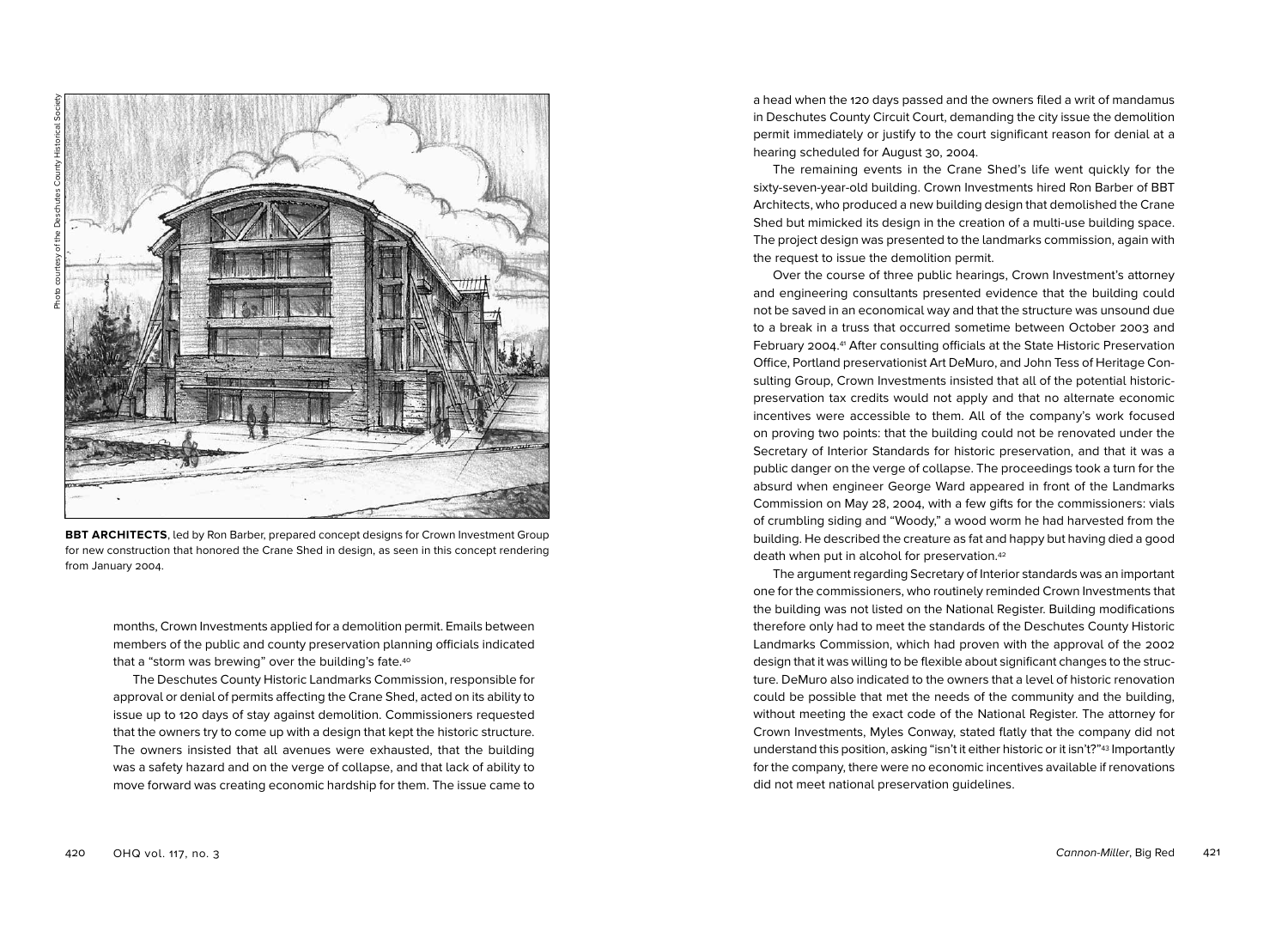Citizens in favor of saving the Crane Shed, many with experience in historic preservation, asked the commission to allow more time to develop community-based plans to keep the building, including potential renovation as a performing arts space. Doug Schwartz testified that while his engineering report noted the broken truss in February, the break was repairable and the structure was solid. The city building official, Robert Mathias, testified that the building had neither been condemned nor was being considered for such, precisely because the broken truss could be repaired. An opponent of demolition testified that during a recent tour of the building, visitors had free range within the interior and were not required to wear hard hats. If the building was such a danger and the risk of collapse so great, safety precautions were not reflecting this attitude.44 Opponents to demolition reminded the commission that Crown Investments had paid preservation experts for their reports, and they sought an independent review. Throughout, opponents maintained that Crown Investments never had any intention of trying to renovate the structure.

Two major problems for preservationists arose during the three hearings. First, it was not clear to planners and commissioners whether they had the power to deny demolition under city historic code. Planning staff acknowledged that the landmarks commission was the responsible body for approval, stay, suspension, or denial, but there were two potential interpretations of the city historic code. The first interpretation allowed for three thirty-day stays, at the end of which, if no program or project to maintain the building was underway, the demolition permit must be issued. The second interpretation allowed the commission to outright deny the permit. The landmarks commission ultimately denied the permit, preferring to let the decision face appeal under state land-use laws.45

Second, the larger problem for landmarks commission was Tess's July 9, 2004, review of the property, which called attention to the improper listing of the structure as Goal  $5$  in the first place.<sup>46</sup> City staff and the landmarks commission treated the property as a historic resource largely because of the 1982 National Register Nomination submitted by Brooks Resources. Although accepted by the State Historic Preservation Office, as is necessary before submission to the National Register for consideration, the nomination had been stopped due to owner objection.47 The July 1985 City Council minutes clearly indicate that a City Council vote left the property off the city's list of Goal 5 resources due to owner objection. In addition, with the 1991 sale of the Crane Shed, separate from Mill A, there was no longer only one property owner to consider. So, while planners determined that the landmarks commission did have the power to deny demolition under the historic code, Tess's review revealed that the property might not be governed by the historic code. Tess also challenged the appropriateness of listing the Crane Shed to the National Register, noting architectural flaws in its design. Former landmarks commissioner Ward Tonsfeldt responded in an August 12, 2004, letter that if flawed design negated preservation value, "Italian land developers should have torn down the Leaning Tower of Pisa centuries ago."48

The City Council's attitude toward historic preservation code in 2004 meant that the Crane Shed was doomed once the matter of the demolition permit reached the council's agenda. On June 16, 2004, the City Council issued Resolution No. 2463, asking that "Oregon's federal legislators consider amendments to the National Historic Preservation Act and enlisting the support of the Governor's office and state legislators in this effort." While speaking to the importance of preserving the city's historical assets, the resolution demonstrates concern that federal historic preservation law and the criteria for historic designation "fail to include consideration of vitally important city-wide concerns," namely water conservation and public safety. The council sought changes to the NHPA that included careful consideration of "public safety and environmental aspects" and required not only consultation with local government prior to such designation but also the ability of local government to oppose designations.49 Thirty-eight years after passage of the National Historic Preservation Act, Bend City Councilors were bristling at the perceived lack of local control in the face of federal legislation, a theme recurrent in politics across eastern Oregon.50

The resolution was in response to a National Register nomination under consideration at the same time as the Crane Shed demolition permit: the historic Swalley Irrigation Canal. Formed as the Deschutes Reclamation and Irrigation Project in 1899, it was the first irrigation project in the county. The Swalley nomination raised competing issues of piping the canal for water conservation and safety versus maintaining the structure for historic preservation. The nomination never advanced after an initial rejection by the State Historic Preservation Office; however, the proposal drew the City Council's attention to the historic preservation process.51

When the issue of Swalley Canal first arose in 2003, the council requested a review of the historic code. City planners and the landmarks commission agreed a review was in order and provided a list of recommended updates, but no action was taken. City Councilors repeatedly returned to the idea of local control being subverted by a federal process, articulating their perception that they had no control over the county landmarks commission and questioning why there was not a city landmarks commission. The council of seven routinely split five-to-two on the matter; two commissioners valued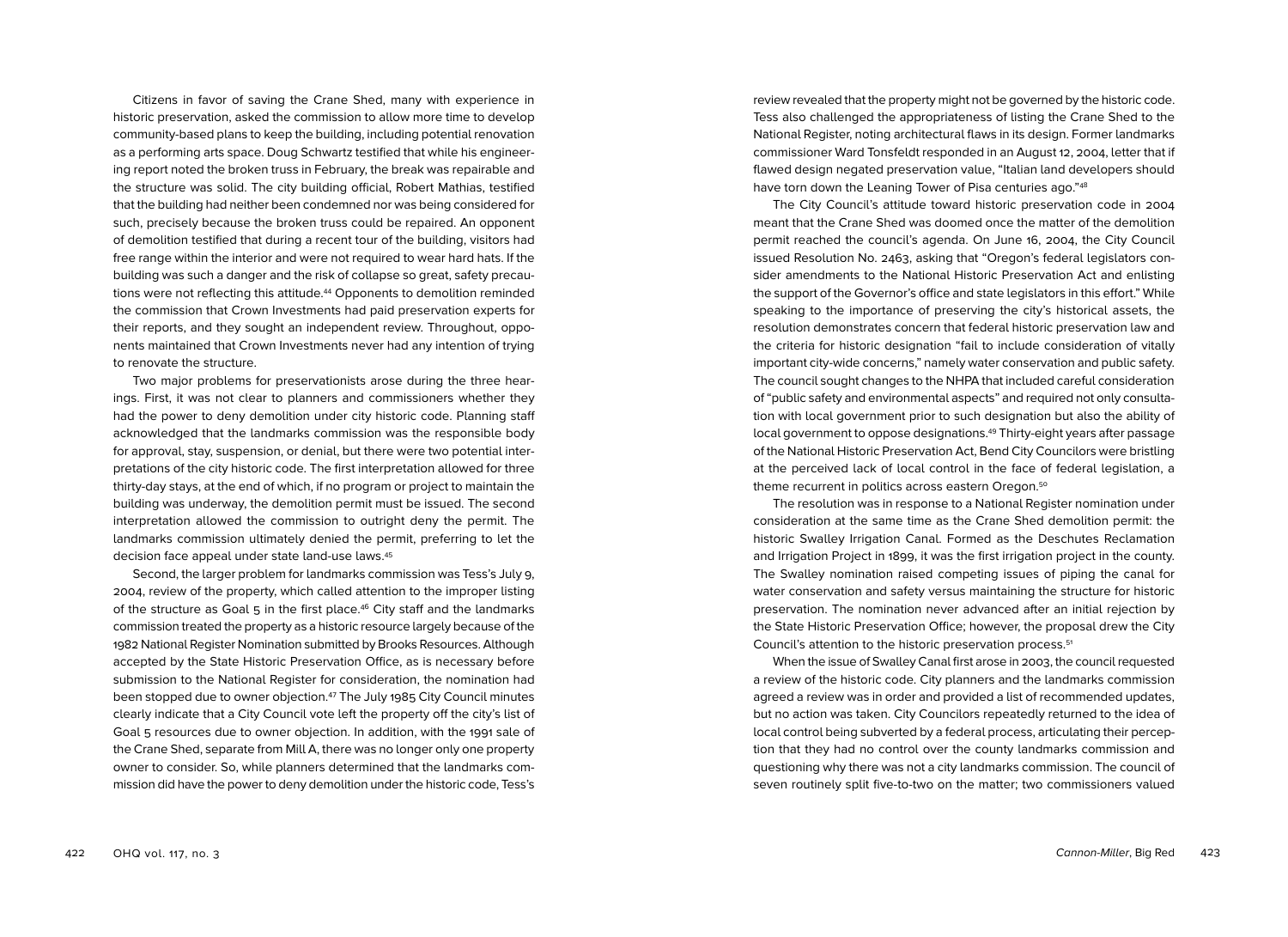the budget savings provided by a joint city-county commission, acknowledging that a separate commission required more staff time and money on an already overworked planning department. The remaining five councilors continued to push for a Bend commission.52

A larger discussion of the City of Bend Historic Preservation Program and Review Process occurred during the July 7, 2004, City Council meeting. Planning Manager James Lewis provided the councilors with an overview of the historic preservation process, the process for Goal 5 planning, and the intergovernmental agreement between the county and city to have one historic landmarks commission. Lewis admitted that reviewing and updating the historic code had not been a priority. Derek Stevens, Chairman for the Deschutes County Landmarks Commission, echoed sentiments previously stated before the commission — that the rules for Goal 5 and historic preservation are the same, regardless of whether the commission reviewing the process is established by the city or the county. Councilors in support of leaving the commission as-is were quick to point out again that the city paid only a portion of the costs of the historic planning position and that it would be a significant budget increase to the planning department if a city commission and planning position were created.53

Outside the City Council, in the building industry, the November 2003 newsletter of the Central Oregon Builders Association (COBA) summed up feelings toward land-use planning overall. At the bottom of the front page, members were invited to join COBA for a presentation on "A Market Approach to Land Use Planning," in which they could learn planning alternatives based on "property rights, markets, and decentralized decision-making." The invitation began by stating that in 2003, Oregon planners celebrated the thirtieth anniversary of statewide land-use planning. "Unfortunately, the primary legacy of Oregon planning has been the formation of state-run land cartels caused by urban growth boundaries." The President's Message on page five discussed how COBA worked with the City of Bend "Building Department" to work on customer service and other issues faced by builders. Thanks to this work, COBA had successfully cut permit turnaround times from "4-6 weeks or longer to 2 weeks or less" for single family homes. The COBA president went on to plea for PAC donations, as 2004 would be an election year and it was "even more important in supporting candidates who support the building industry both at the Capitol and locally."54 Successful political lobbying by COBA led to a city council not in favor of stopping a multi-million-dollar construction project, like the one that destroyed the Crane Shed.

When the writ of mandamus demanding that the city issue the demolition permit reached the council on August 18, the conversation only briefly cen-





**ONE OF THE CRANE SHED** memorial bus shelters, pictured here in 2016, is visible along Industrial Way. Painted bright red with white roofing, the shelters feature an interpretive plaque describing the history of the building on the interior post next to the bench.

tered on the Crane Shed's viability for restoration. Chairman Derek Stevens, referencing the confusion over whether the landmarks commission had the power to deny demolition, remarked that he did not want the city to lose the Crane Shed "over a typo." The conversation then shifted back to the larger questions of why the city had no say over historic designation. They again split five-to-two, allowing the demolition permit to be issued.55 Less than two hours later, the crew gathered at the Crane Shed site pulled the building down. They began at 8:52 p.m., and it was over by 9:21 p.m. In a sad twist, the Deschutes County Landmarks Commission had convened a meeting while the building was being demolished to discuss what options remained. Commissioners learned after the meeting that the fight for the building was over.56

The demolition provided the Crane Shed's legacy. While the city councilors did not like the lack of local control over the process, they appreciated the illegal tear-down of the building a whole lot less. The community outrage was articulated by an editorial in The Bulletin that stated, "whatever the options, we urge the city to punish Crown as severely as it possibly can."57 In addition to demolition without a permit, the company violated asbestos removal codes when the building came down. The Deschutes County Circuit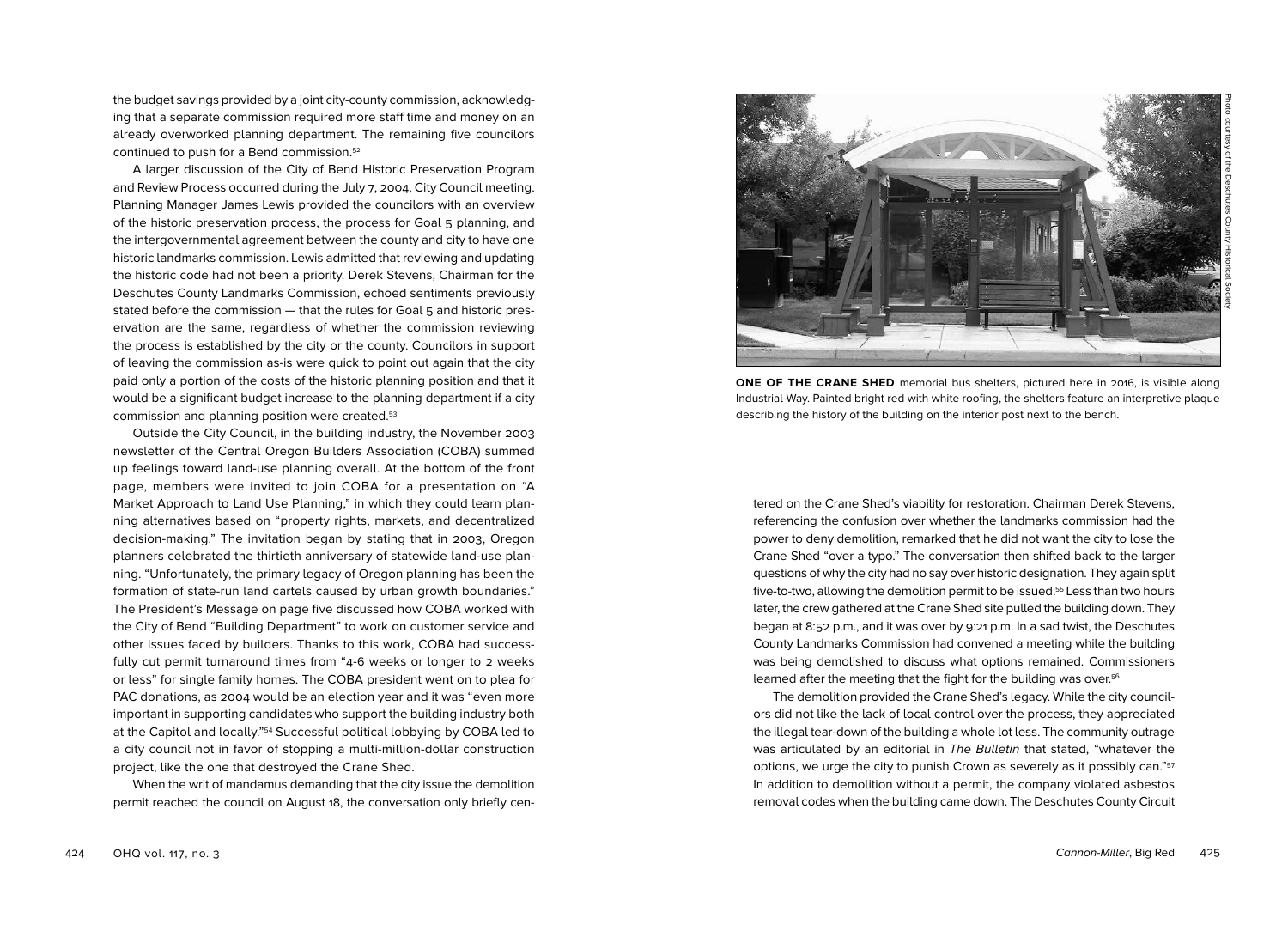

**THE POWERHOUSE** of Mill B at the heart of the shopping corridor of The Old Mill District, is pictured here in May 2005, just prior to a renovation to turn the interior into a major commercial space for the outdoor company R.E.I. The machine shop is still visible in the foreground; only the small original shop building on the far right would be salvaged, relocated across the parking lot from the movie theater.

Court fined Crown Investments \$100,000 to be paid to the city with the funds earmarked to create a memorial to the Crane Shed. The Oregon Department of Environmental Quality fined Crown Investments \$64,500 for violations and gave a separate fine of \$7,200 to the construction company that carried out the demolition. Crown Investments fought the fines in court, admitting freely that they tore down the building for fear that opponents would file a lawsuit to block demolition. The court upheld all the fines in 2005. <sup>58</sup> Nevertheless, the community was short-changed. Just prior to losing the appeals in court, Crown Investments sold the property for \$5.1 million. City Councilor Jim Clinton, elected in November 2004, said "the Crown guys were playing a game, and they won. And the community lost."59

The \$100,000 fine was used in The Old Mill District to build city bus shelters that resemble the Crane Shed; they are red with white trim and curved roof lines. The developer who paid \$5.1 million for the site was the one caught holding the bag when the real estate bubble burst; he lost the site in foreclosure. The current owner purchased the site for \$1.4 million in a short sale.<sup>60</sup> If architecture buffs from out of the area notice a prolific use of buttresses on brand new buildings, they have no idea it is a nod to the Crane Shed.

The Crane Shed's demolition resulted in the historic code renovations suggested in 2003 suddenly becoming a priority. The Deschutes County Landmarks Commission seized the opportunity to work with the city planning department, creating code that clearly delineated the demolition permit process and, in a point of importance for former chair Derek Stevens, established penalties for illegal demolition of a historic structure — 20 percent of the current real market value.<sup>61</sup>

On the edge of the Crane Shed property, The Old Mill District continued its transformation. Contrary to arguments made during the Crane Shed debate, the Crane Shed was not the lone surviving mill building. A handful were restored and incorporated into The Old Mill District development. Had the Crane Shed not been sold off separately from the mill, it may have had a chance of coming into the future with the district. In the fall of 1993, William Smith, who had once been employed by

Brooks-Scanlon and was now principal of William Smith Properties, announced the purchase of the 270 acres comprising the mill district. With his investment partners River Bend Ltd., he launched an aggressive and ambitious project modeled on the San Antonio Riverwalk area. Its colloquial name, the old mill district, became its business name, The Old Mill District. Smith hired Ken Kay of KenKay Associates in San Francisco to guide the planning process, a somewhat controversial choice in an area known for anti-California sentiment in the face of the retirement wave. They had their work cut out for them: for over eighty years, the area, including a significant



**THE OLD MILL DISTRICT LOGO** in 2016 features the powerhouse with its smokestacks. Today, the building serves as an iconic landmark.

span of the Deschutes River, had been off limits to the public and used in heavy industry. The restoration of the river — dammed, dredged, and used to create a log pond — is worthy of many separate articles and has earned Smith national awards. For the built environment, the development shifted land use 180 degrees. The design process immediately gravitated toward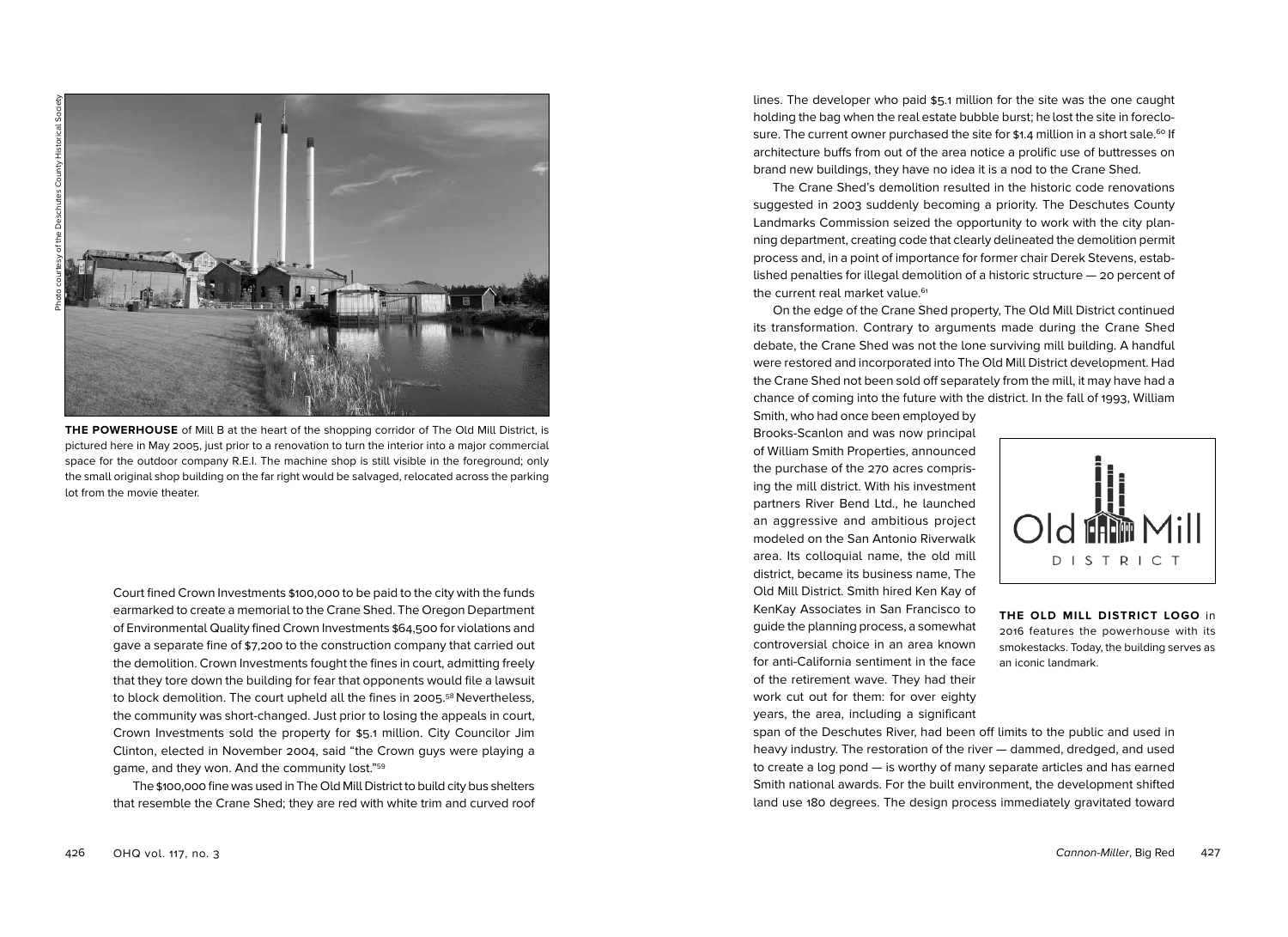what may be the most revealing and successful adaptive reuse historic structure in the city: the powerhouse.<sup>62</sup>

Built in 1922 as part of Brooks-Scanlon's Mill B development, two smoke stacks 206 feet tall are original to the building with a third stack measuring 201 feet added in 1933. 63 They are immediately recognizable in the city's skyline, the last of a series of stacks and burners that once marked the mill area. Restoration, renovation, or demolition — all of these options were expensive to consider as one does not just knock down three enormous industrial stacks. According to project manager Mary Campbell, the powerhouse was immediately an anchor to the planning process. Today, the stacks are visible not only on the skyline but in all of The Old Mill District branding. Remodeling began in 2004, the year the Crane Shed came down, and in 2005, the combined powerhouse and fuel building reopened as one space that is home to REI, outfitters for all things outdoors. One can look up at the steel beam spanning the interior and read the name Brooks-Scanlon. The powerhouse that relied on the forest for timber now supports a store that also relies on the forest for its clients. October 2015 brought forth the latest design development for the Crane Shed site. The non-descript design, called Crane Shed Commons, bears neither resemblance to the Crane Shed nor to design styles of The Old Mill District.

For Kay, who lives in a historic building in San Francisco and understands the commitment to living with historic structures, planning the district's design elements involved taking the motifs of the wildly varying mill structures and creating a modern translation. He restored what historic buildings remained and provided space for a handful of historic structures moved inside the district while designing newer buildings to reflect the character defined by the early mill structures.<sup>64</sup> Not unlike the goal of historic districts in protecting neighborhood character, or a homeowner's association tasked with enforcing a neighborhood's covenants, conditions, and restrictions rules, there is a design standard in place to retain the character of the district. The difference is that it is self-imposed rather than mandated by the city, county, state, or federal government.

For Smith, preservation has come with fights and criticism. Mill A, long ago associated with the Crane Shed in the un-submitted National Register Nomination, was also added as a locally protected resource against owner objections. Through a public and costly effort, Smith had Mill A removed from the city historic resource list. He is honest in his appraisal of the incentives offered by federal tax-credit programs when he states that, at first blush, the incentives look appealing but that, in the end, the extra costs of designation, landmarks hearings, and the bureaucracy and potential disagreements over what constitutes adaptive reuse are higher than what is saved. That leaves

a plaque as the only incentive, and he can make that, too.<sup>65</sup> Considering the National Historic Preservation Act's purpose of "historical and cultural foundations . . . preserved as a living part of our community life," there is no arguing that The Old Mill District, with its towering smoke stacks, is as entrenched in the community life of Bend now as it was when it was the mill district. The danger in private protection versus community protection either as a city, county, state or federal register listing — is in ensuring that safety for the future, beyond the commitment of current ownership.

During 2005, the year after the Crane Shed demolition infuriated many, three victories for preservation took place. The historic code was tightened, clarifying the ability of the landmarks commission to deny demolition permits. The Powerhouse was successfully renovated. And fueled by the success of the Old Town Historic District in protecting neighborhood quality of life, the city's second historic district, Drake Park Neighborhood, was established, placing 110 buildings and 108 acres under historic protection. In 2011, the proposal to split the landmarks commissions finally came to pass, with separate commissions each for Bend, Redmond, and Deschutes County. The cities of Sisters and La Pine continue to rely on the countywide commission. The State Historic Preservation Office now distributes Certified Local Governments to three entities rather than one.<sup>66</sup>

When Robert Chandler celebrated the success of the Allen-Rademacher House committee work in 1993 and stated "this community does not have a record of preserving its past — at least in terms of its old buildings — and perhaps this is a start to changing that reputation," he was more right than he knew. While significant and sometimes magnificent structures are gone and we can mourn the loss of their beauty and untapped potential, the county and city have nominated and successfully listed historic properties to the National Register of Historic Places at a rate comparable to counties of similar population.<sup>67</sup> Some properties outside the city core were missed by previous surveys, but the number of nominations per decade since the creation of the National Register program has remained consistent over time.68 In addition, significant renovations, including recent renovations of the Penney's building and the E.M. Thompson building in the downtown core, continue to happen outside the formal landmarks process.

As in all cities, each building saved or lost provides new opportunities to learn what works and to expose weaknesses in the system. The City of Bend is not unique in its mix of historic preservation successes and failures. We have a history of adaptively reusing historic buildings outside the National Register process, reflecting that for some, the National Register plaque is a source of pride and meeting national standards, while for others, it indicates bureaucratic control.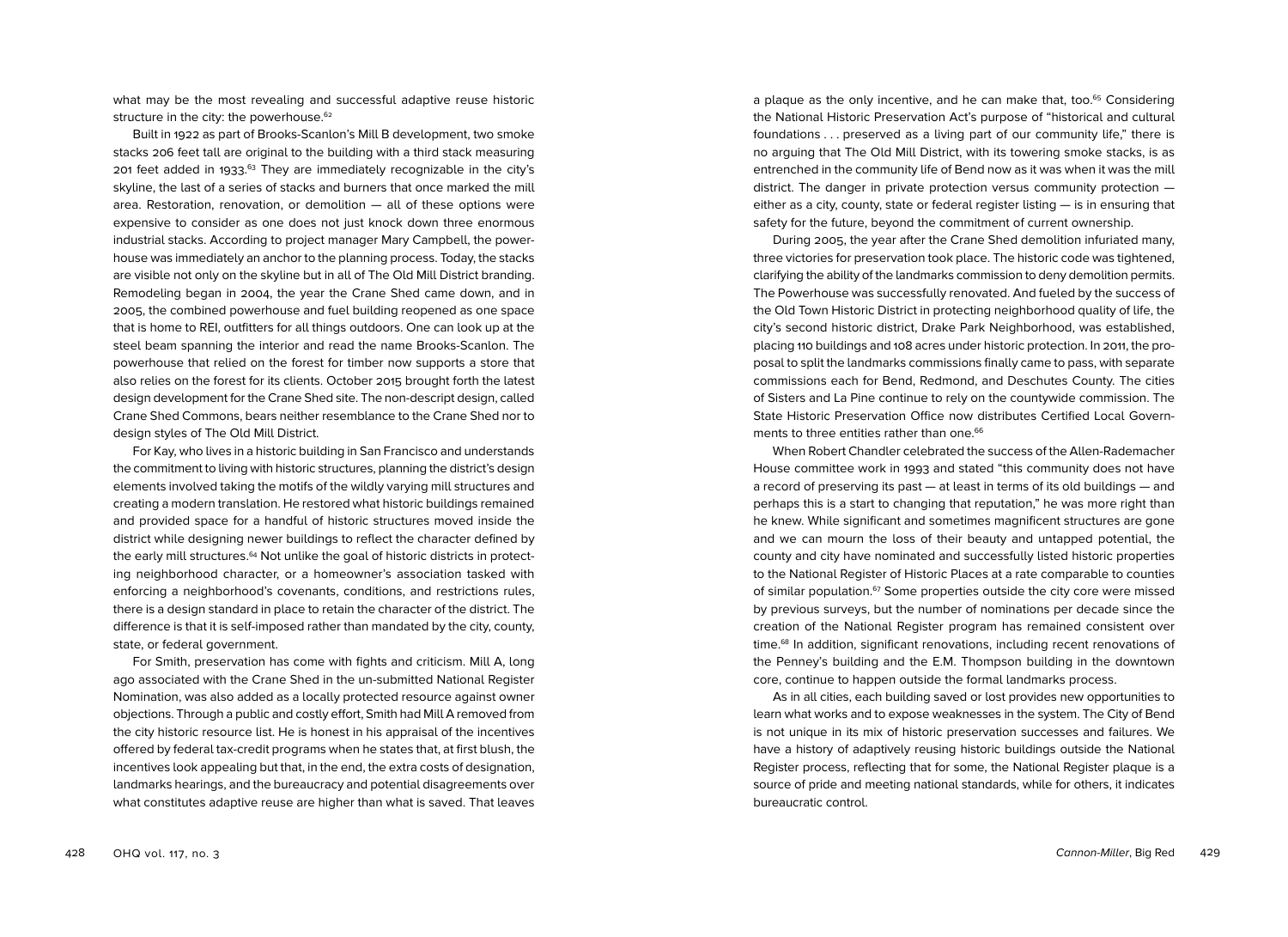The most recent National Register listing in Deschutes County was approved in February 2016, a listing that raises familiar struggles between NHPA protections and property rights as well as new conflicts between his toric preservation and natural resource conservation. The Pilot Butte Canal National Historic District covers as a protected resource a one-and-a-half mile section of the historic canal, constructed by city founder Alexander Drake's Pilot Butte Development Company between 1903 and 1905, as well as seventeen adjacent acres. Instigated by homeowners living along the canal, the nomination was a direct response to plans by the Central Oregon Irrigation District (COID) to pipe the section for water conservation. COID estimates that evaporation causes a 40 percent water loss along the historic section. COID opposed the listing, and the conflict highlights the extremely complicated mix of land ownership, easement rights, water rights, and canal management surrounding irrigation canals that stretch for miles of the West. Complicating things further, the district is within both unincorporated Deschutes County and the city limits of Bend, engaging both landmarks commissions and planning departments. Although approved by the National Register, opposition to the nomination came not only from the irrigation district but also the Bend City Council, the Deschutes County Board of Commissioners, and the Governor of Oregon, Kate Brown.<sup>69</sup>

Reaction to the Pilot Butte Canal National Historic District listing high lights consistent patterns in analyzing the success of the NHPA in central Oregon, including a lack of understanding by the public that National Reg ister nominations begin at the community level. The NHPA celebrates the ideals of local governance, relying on communities themselves to survey, monitor, and nominate areas of historical significance. The Bulletin quickly condemned the National Register for listing the canal, stating that "the federal government just made it harder to conserve water in the region."70 While media coverage repeatedly states that the nomination came from the homeowners, the implication is that listing subverts local governance. This implication is also false: it is community members who are appointed to the landmarks commission who review and protect properties listed as historic resources, either as Goal 5 or on the National Register. Preserva tion, although guided by federal standards, remains firmly under control of people living in the community.

Ultimately, the listing requires those engaged in planning the future of that section of canal to include the landmarks commissions in the planning process. It remains to be seen how COID will move forward with water con servation goals. In the end, the only penalty at the federal level for making changes outside the guidelines of the National Register is losing that status itself. Historic code, while guided by federal standards, is created by local

elected governing bodies, and local government enforces the code and cre ates penalties for its violations. The political climate set by local governments is crucial to the success of preservation efforts. With the support from the City Council, the preservation efforts of the 1990s were successful. Without the support of the City Council, preservation efforts failed. In the end, it is when community and civic pride are in alignment that the National Historic Preservation Act succeeds.

## **NOTES**

1. Barney Lerten, "With a mighty roar, Crane Shed is no more," Bend Bugle, August 20, 2004, http://www.bendbugle.com/2004 /08 / with-a-mighty-roar-crane-shed-is-no-more (accessed September 15, 2015).

2. Barney Lerten, "To save or not: Crane Shed's fate in panel's hands," Bend Bugle, May 4, 2004, accessed September 20, 2015, http:// www.bendbugle.com/2004 /05/to-save-or-notcrane-sheds-fate-in-panels-hands (accessed September 20, 2015). 3. Lily Raff, "The Old Mill District:

Then and Now," The Bulletin, August 16, 2009, http://www.bendbulletin.com/slide shows/1481379 -151/the-old-mill-district-thenand-now (accessed February 2, 2016). 4. See, for example, Barney Lerten,

"Crane Shed demolition brings shock, sad ness," Bend Bugle, August 20, 2004, http:// www.bendbugle.com/2004 /08/crane-sheddemolition-brings-shock-sadness (accessed September 15, 2015).

5. U.S. Census data, 1990, 2000, http:// factfinder.census.gov/faces/nav/jsf/pages/ index.xhtml, accessed February 8, 2016 .

6. Luke Hammill, "Bend Becoming Un affordable as Hot-and-Cold Market Rises Again," Portland Oregonian, October 17, 2015, http://www.oregonlive.com/front-porch/ index.ssf/2015 /10/bend\_becoming\_unafford able\_as.html (accessed December 12, 2015).

7. Ila Grant Hopper, "Long Subdivision plat hassle cause of revolt against county govern ment," Bend Bulletin, August 27, 1966, p. 2; Deschutes County and City of Sisters Historic

Preservation Program, 2015-2020 Strategic Plan, Community Development Department, Deschutes County, January 13, 2015, p. 4 .

8. Deschutes County and City of Sisters Historic Preservation Program, 2015-2020 Strategic Plan, Community Development Department, Deschutes County, January 13, 2015, p. 4 .

9. Deschutes County Historic Landmarks Commission website, https://www.deschutes. org/cd/page/historic-landmarks-commission (accessed August 19, 2016). ORS 97 .772, https://www.deschutes.org/cd/page/historiclandmarks-commission (accessed August 19, 2016). The Oregon Supreme Court ruling on Lake Oswego Preservation Society v. City of Lake Oswego on August 4, 2016, states the right to remove a property's historic designa tion applies only to title holders at the time of designation. For a discussion of Oregon's owner-consent law, see Elisabeth Walton Potter, "The National Historic Preservation Act at Fifty: How a Wide-Ranging Federal-State Partnership Left its Mark in Oregon," Oregon Historical Quarterly 117:3 (Fall 2016); 393-95.

10. Julie Johnson, "Lost to Time," The Bulletin, November 13, 2005, page D1.

11. Editorial, Bend Bulletin, Wednesday, December 20, 1916, p. 2 .

12. "BDA: It Proposes to Put the Oomph Back into Bend's Downtown," Bend Bulletin, June 8, 1973.

13. Ila Grant Hopper, "Bend era end's with inn's destruction," High Country insert, Bend Bulletin, June 16, 1973, p. 2.